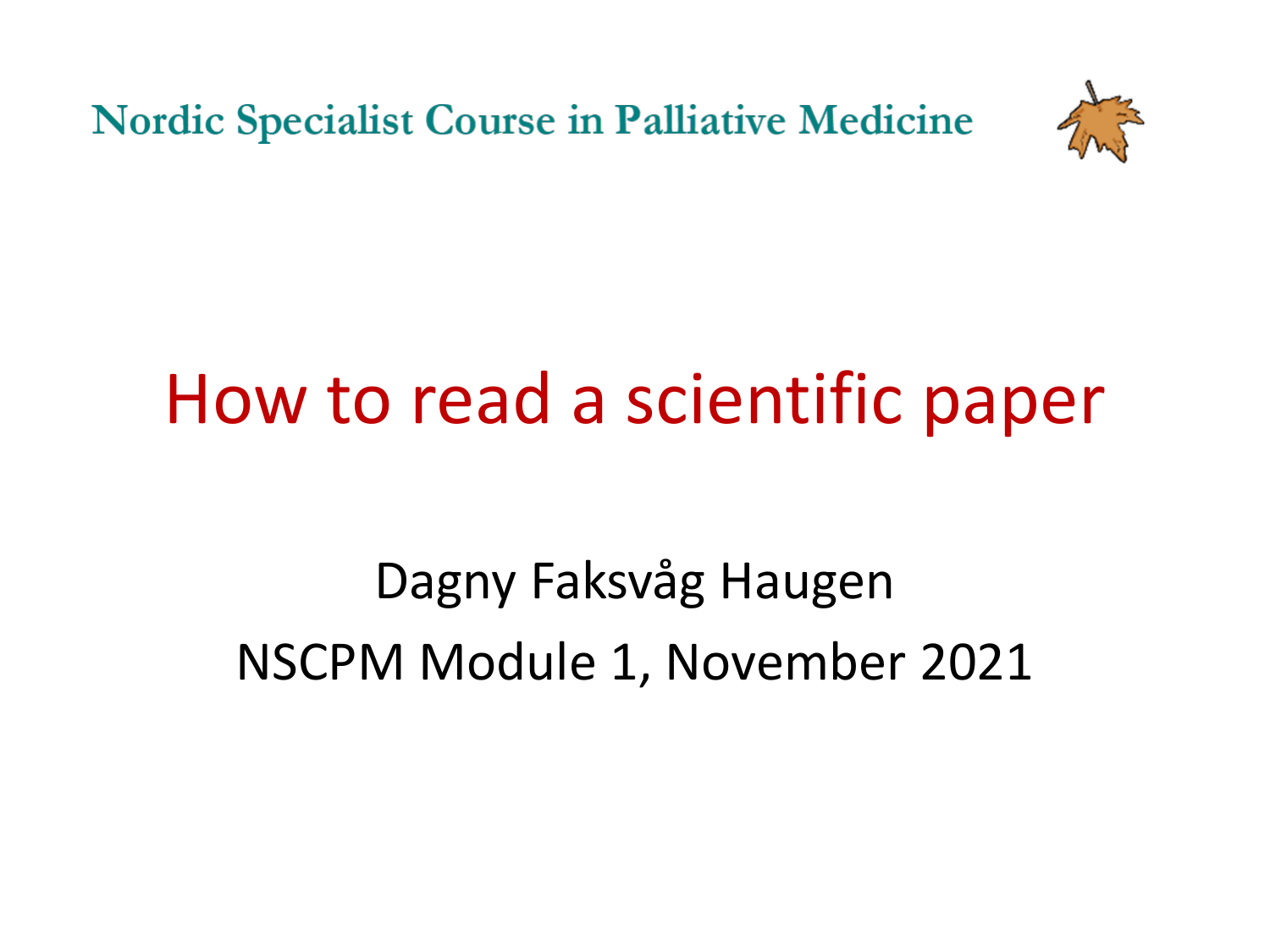# Aim

- To give and share some tips for
	- how to keep yourself updated in palliative care
	- how to read a scientific paper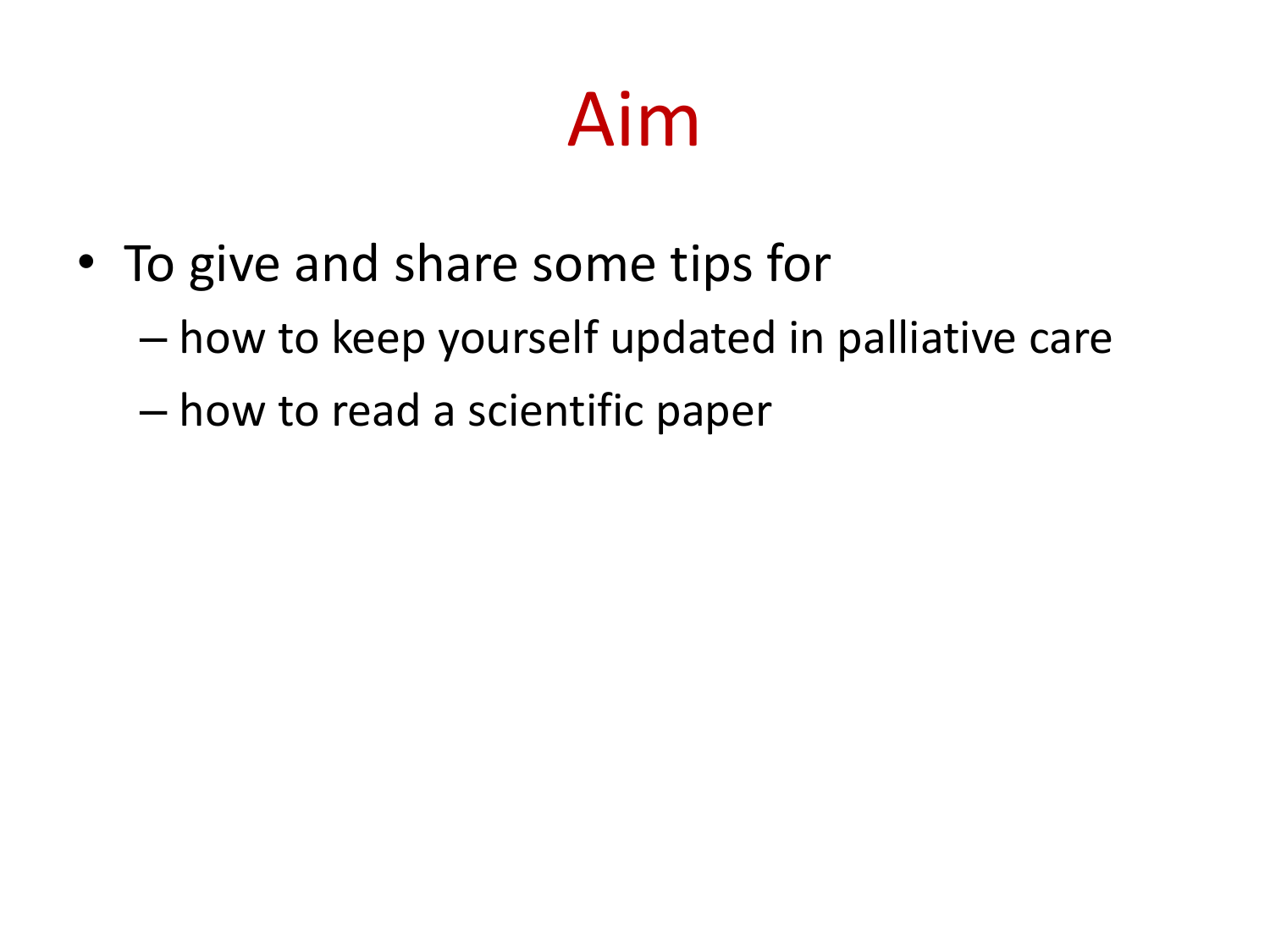- mostly for regular updating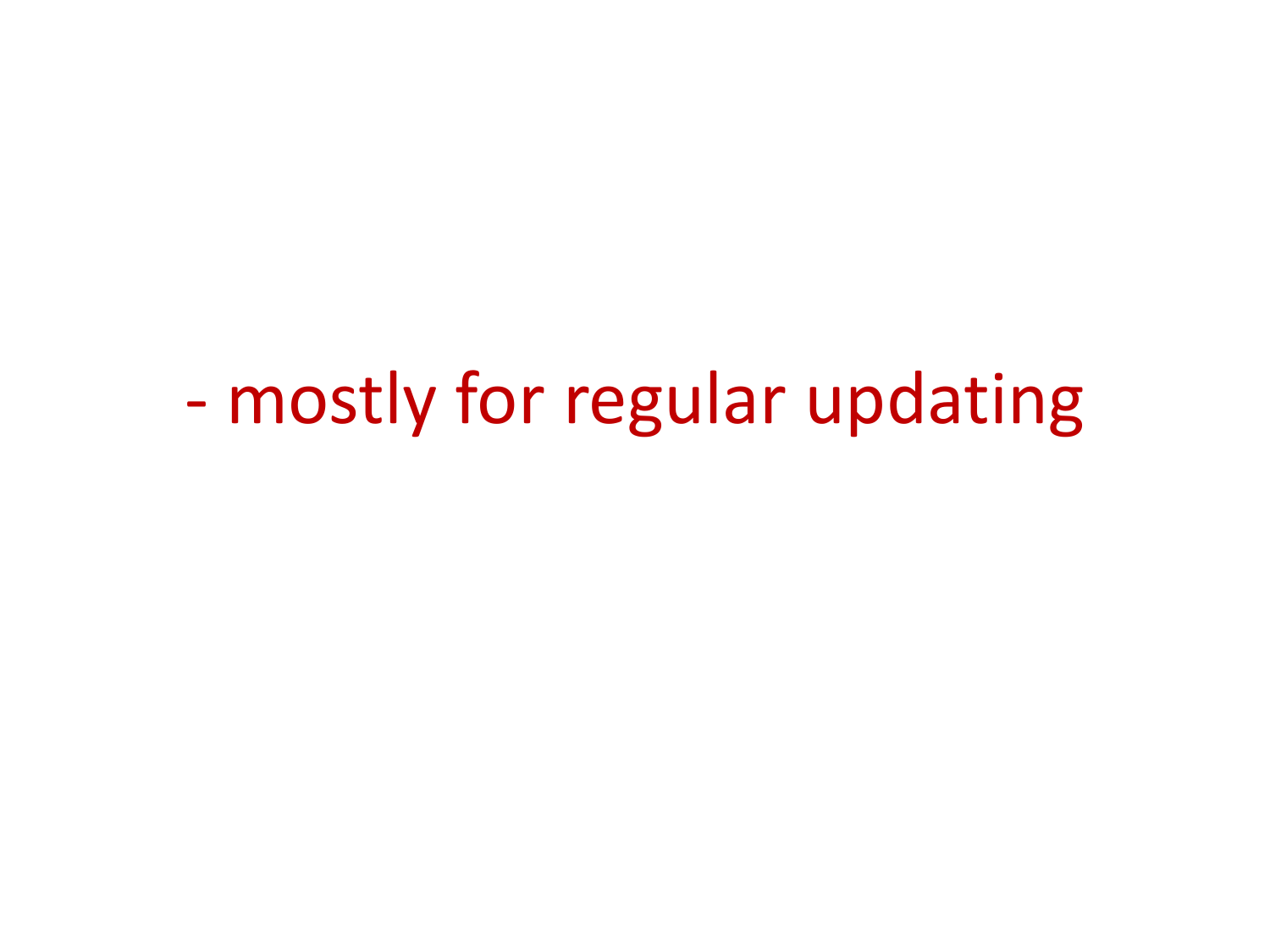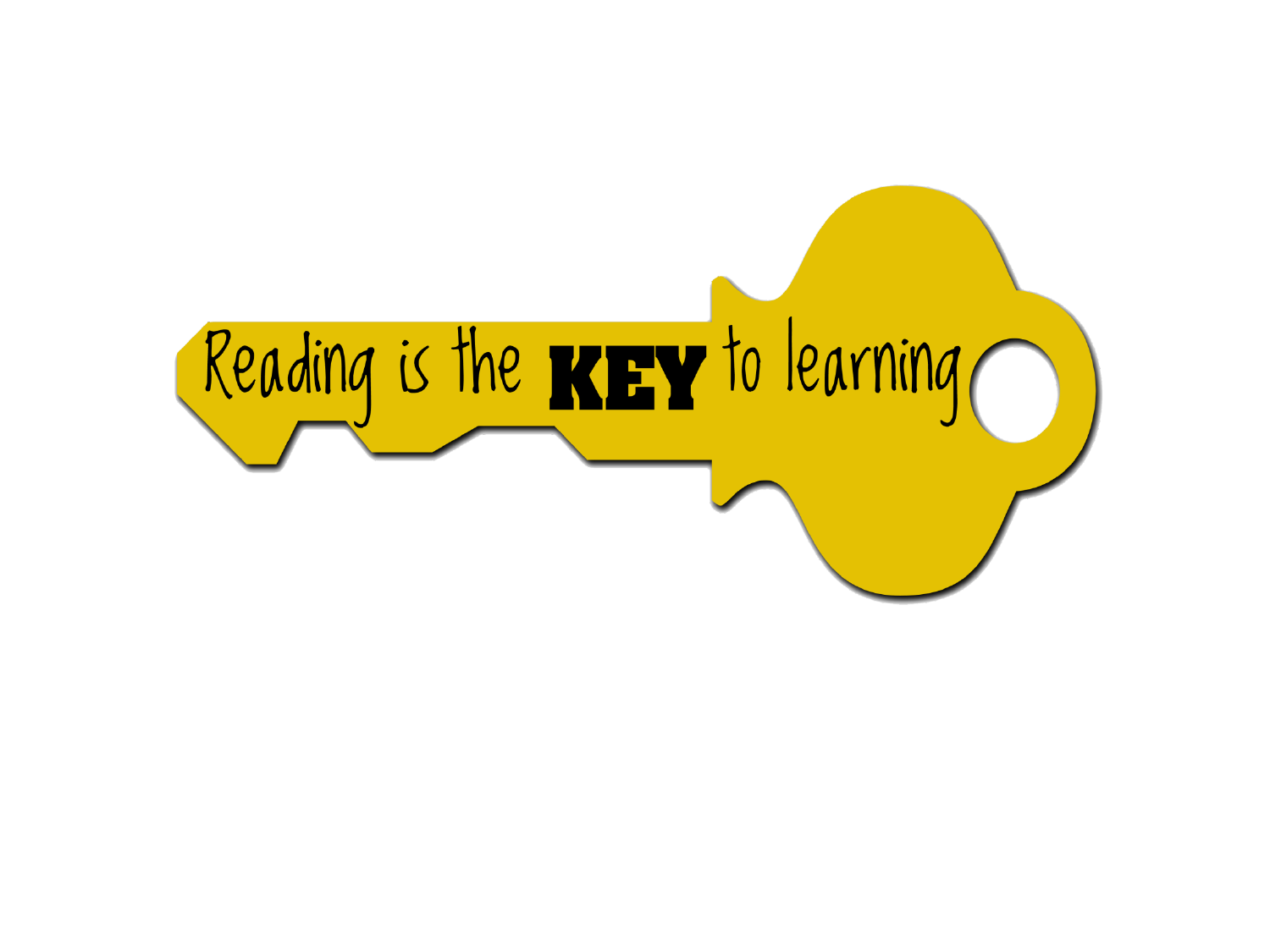### How do **you** do it?

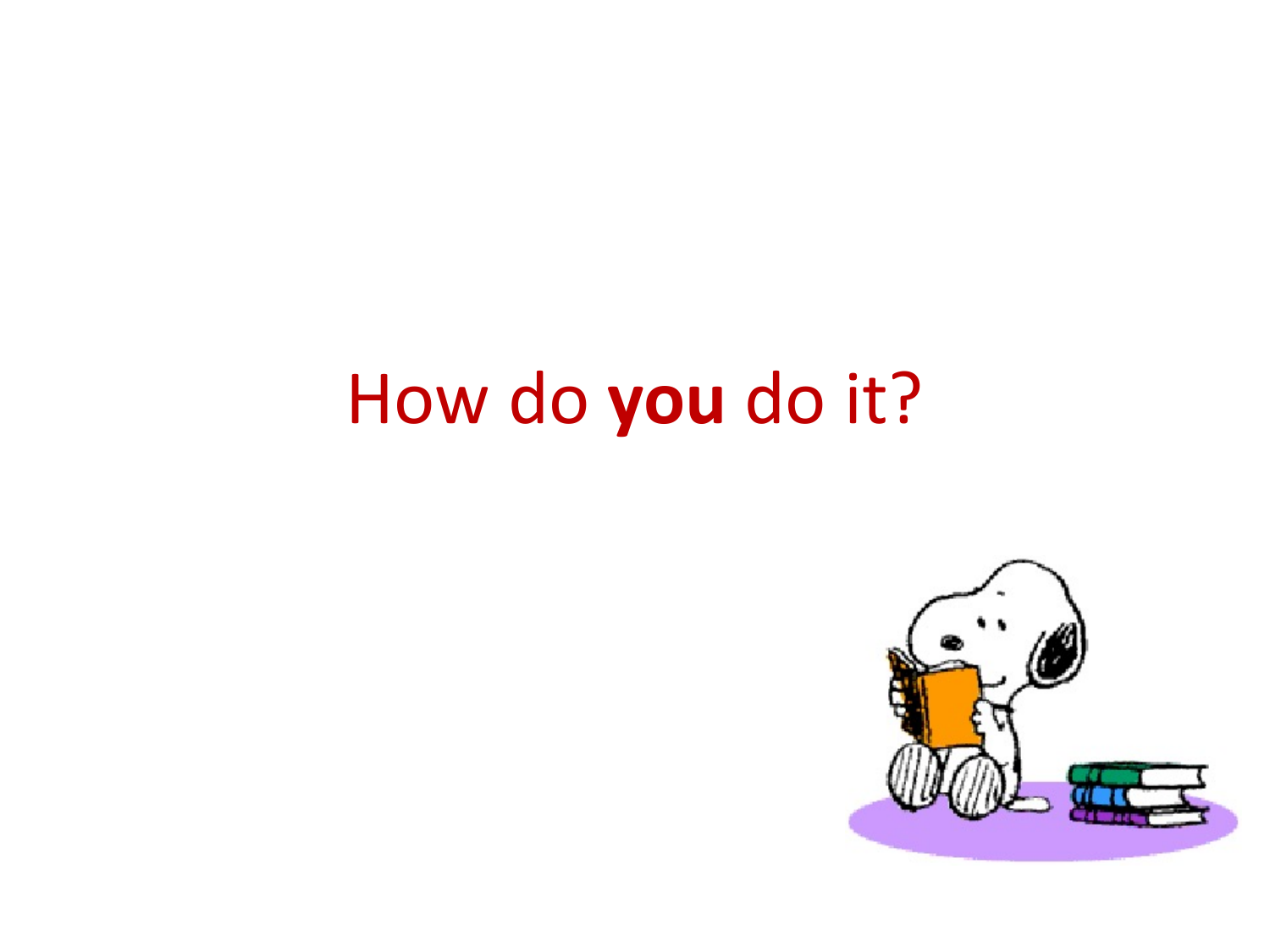

#### Oxford Textbook of **Palliative** Medicine

#### **SIXTH EDITION**

EDITED BY Nathan I. Cherny **Marie T. Fallon Stein Kaasa** 

**Russell K. Portenoy David C.Currow** 

ALL CONTENT AVAILABLE AT OXFORDMEDICINE.COM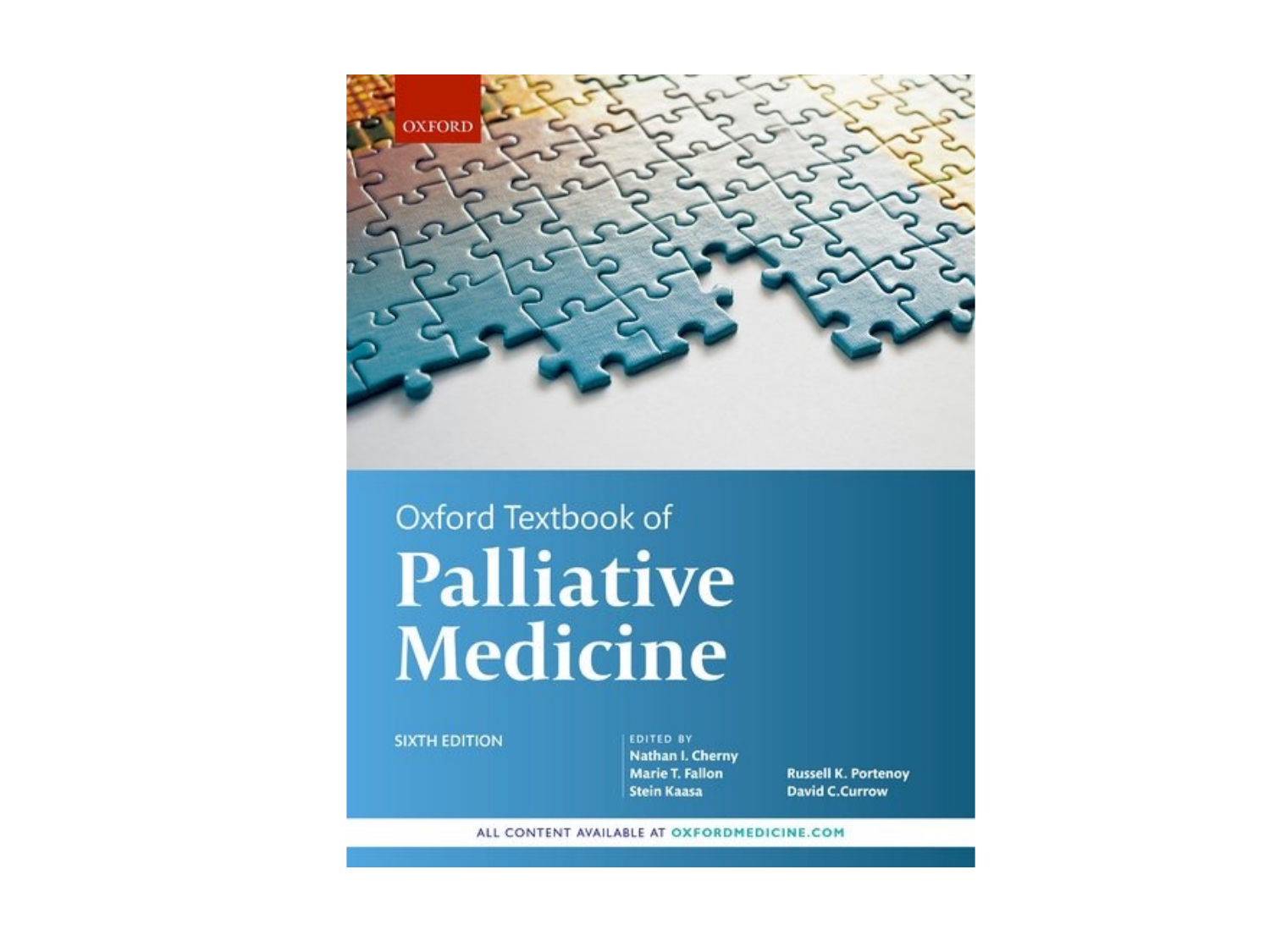# Scientific papers

• PubMed search – number of publications 2021

| – Palliative      | 9809   |
|-------------------|--------|
| - Palliative care | 7978   |
| $-$ Pain          | 65 617 |
| - Morphine        | 2633   |
|                   |        |

– Euthanasia 776

• Impossible to read all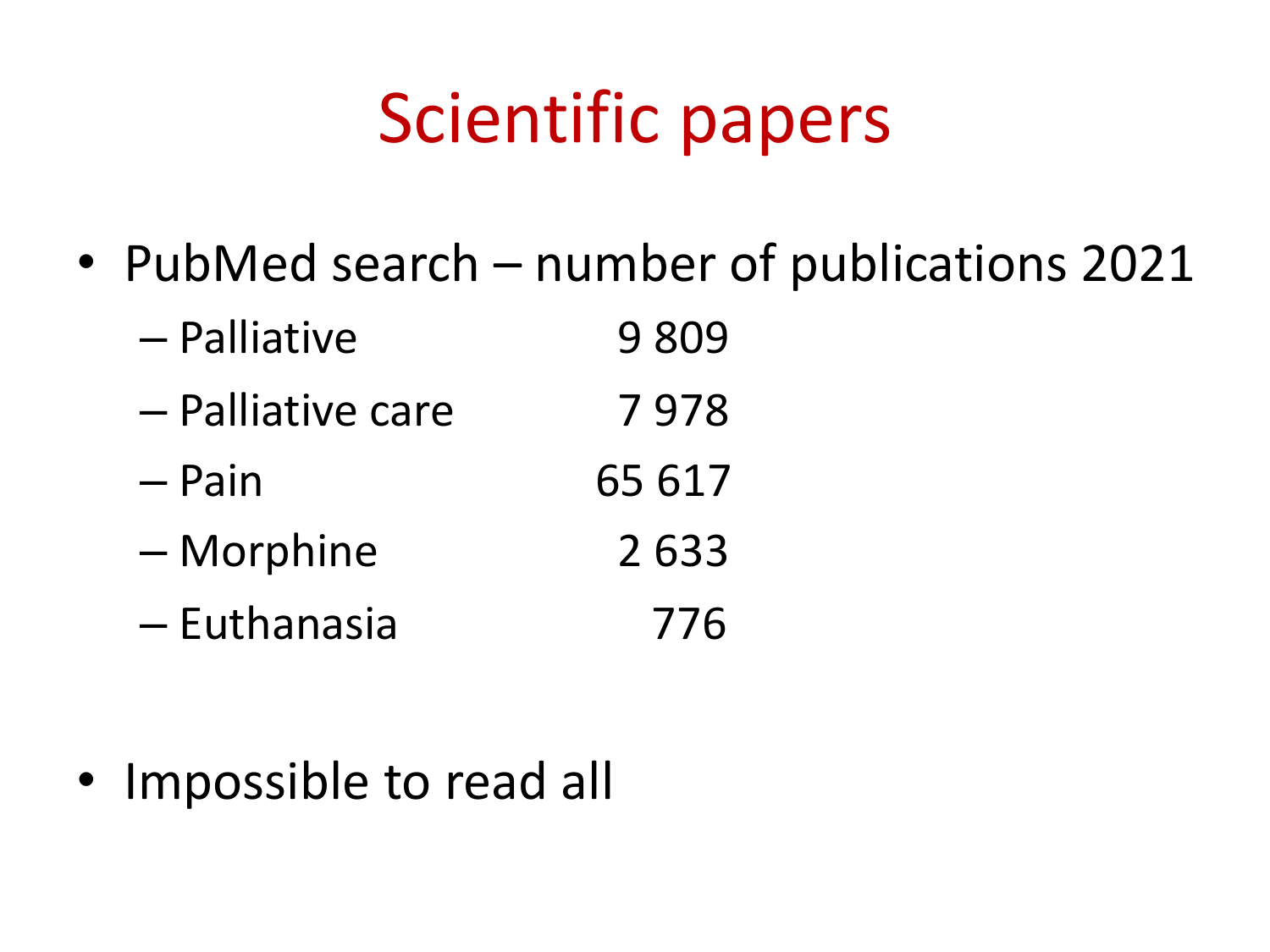Strategies to limit the number of papers Papers on palliative, 2021

- Total number 9 809
- Only English 9 559
- Limit to humans 5 091
- Include only one category
	- Clinical trials 233
	- Systematic reviews 269
	- Meta-analyses 84
	- Guidelines 28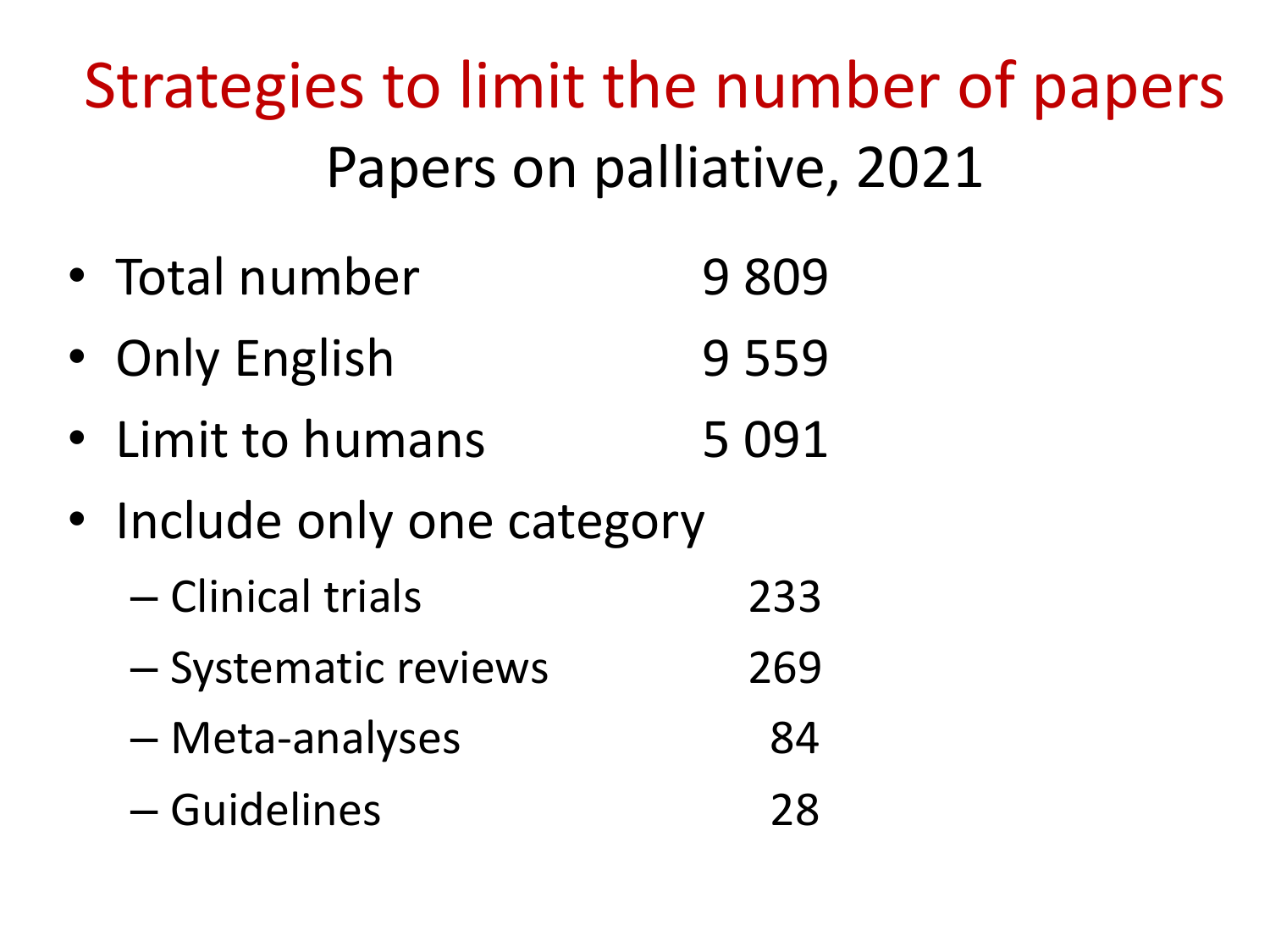### Strategies to limit the number of papers

- Read only palliative care journals (2021)
	- Palliative Medicine 208
	- J Pain Symptom Management 461

- Read papers by well-known researchers
	- Per Sjøgren 8 – Irene Higginson 26
	- Eduardo Bruera 90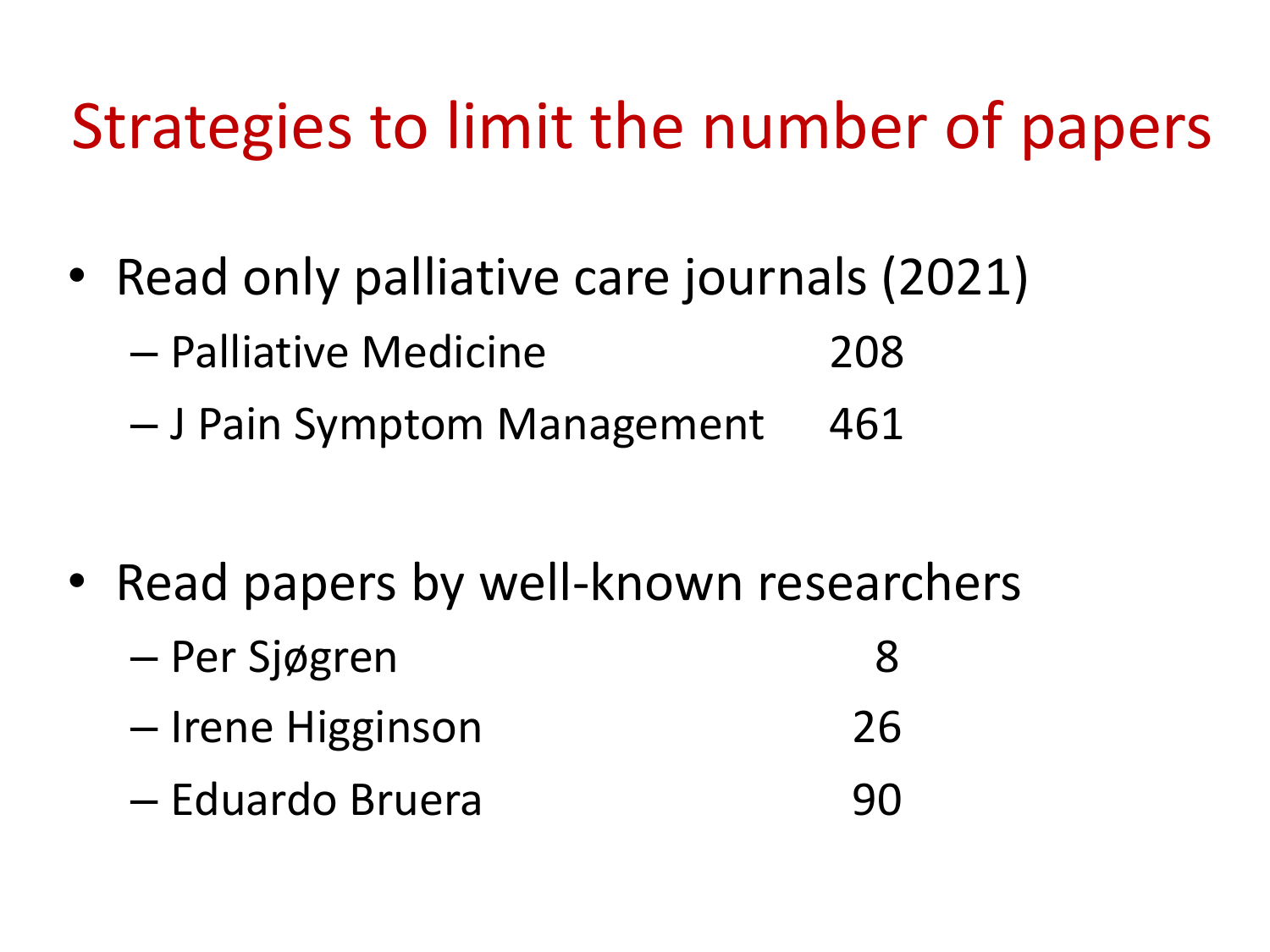# What are the main palliative care journals?

- Palliative Medicine research journal of the EAPC (Sage)
- Journal of Pain and Symptom Management (Elsevier)
- BMC Palliative Care open access (only online)
- Journal of Palliative Care Canada, from 1985 interprof.
- Journal of Palliative Medicine EAPC journal; US, AUS, NZ
- American Journal of Hospice and Palliat. Medicine (Sage)
- Supportive Care in Cancer
- BMJ Supportive and Palliative Care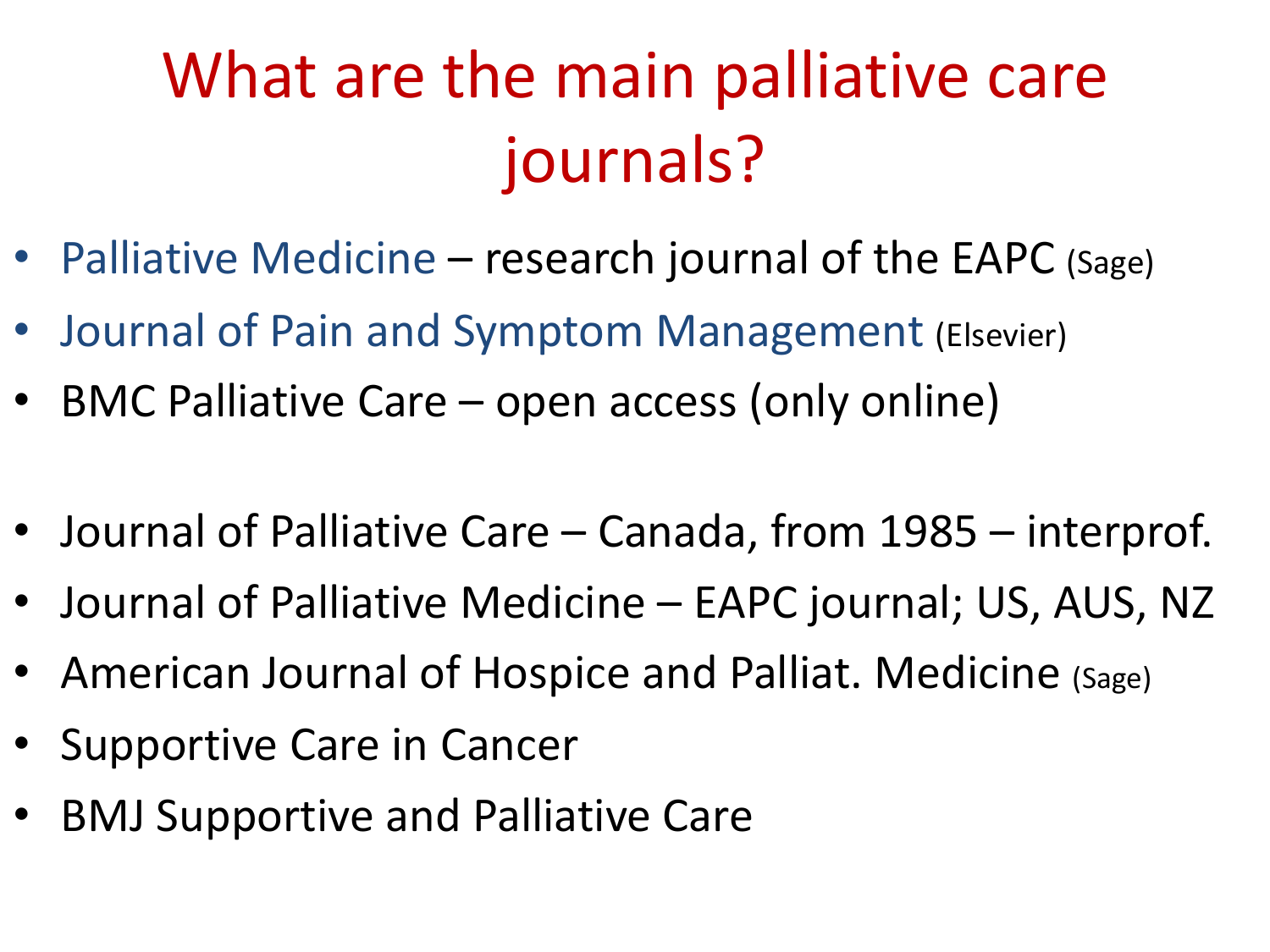# What are the main palliative care journals?

**4.762**

- Palliative Medicine research journal of  $\left( 3.612 \right)$  PC (Sage)
- Journal of Pain an 3.234 ptom Management (Elsevier)
- BMC Palliative Care open access (only online) (Springer) BioMed Central
- Journal of Palliative Care Canada, from 1985
- Journal of Palliative Medicine US, Australia, NZ (SL)
- American Journal of Hospice and Palliat. Medicine (Sage)
- Supportive Care in Cancer
- BMJ Supportive and Palliative Care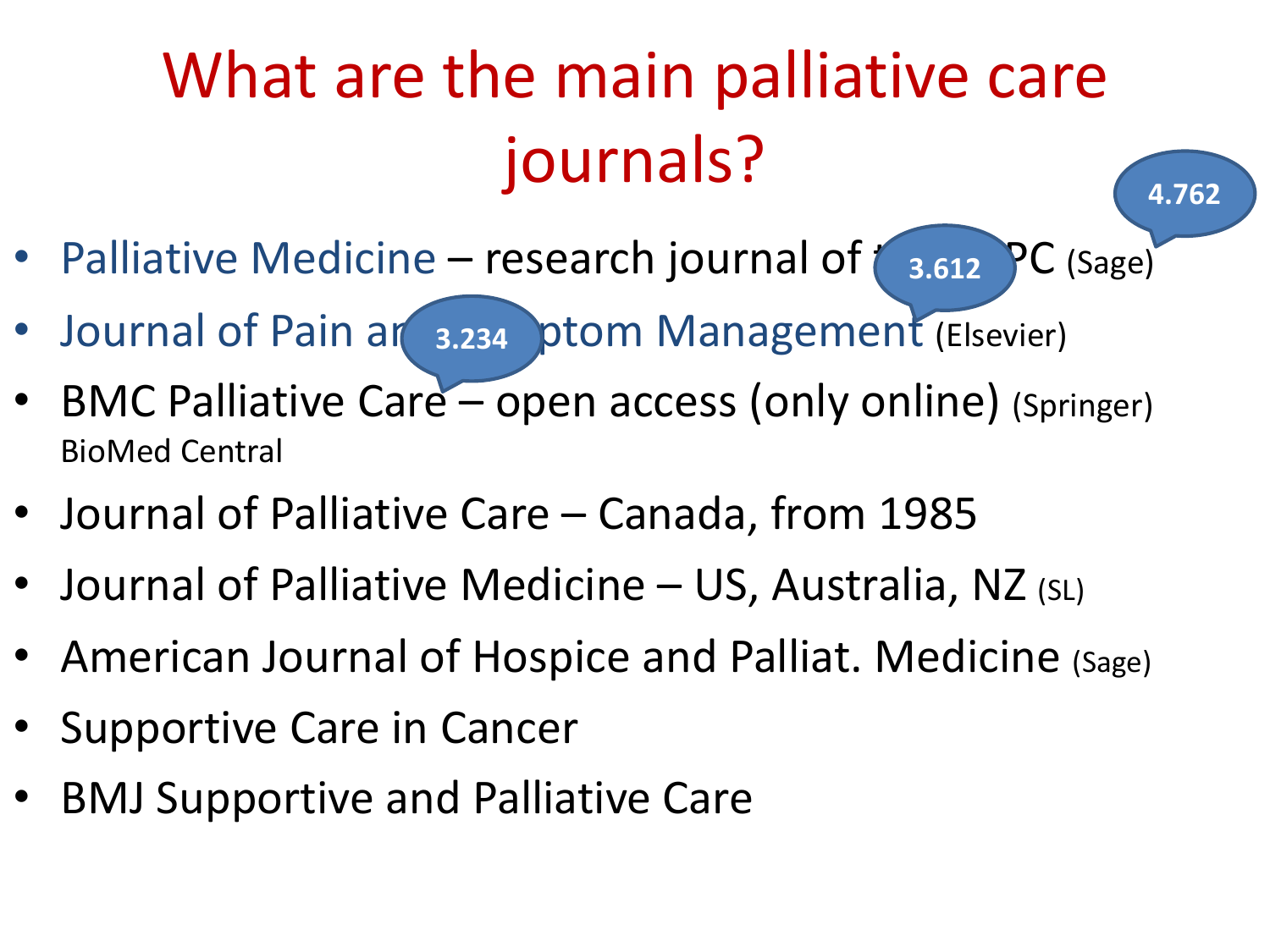#### **A Comprehensive Assessment of Impact with Article-Level Metrics (ALMs)**

ALMs are quantifiable measures that document the many ways in which both scientists and the general public engage with published research.

Traditional metrics, which consider only citation count and journal name to assess impact, capture a narrow view of a work's value and do so only after the accumulation of citations in academic literature.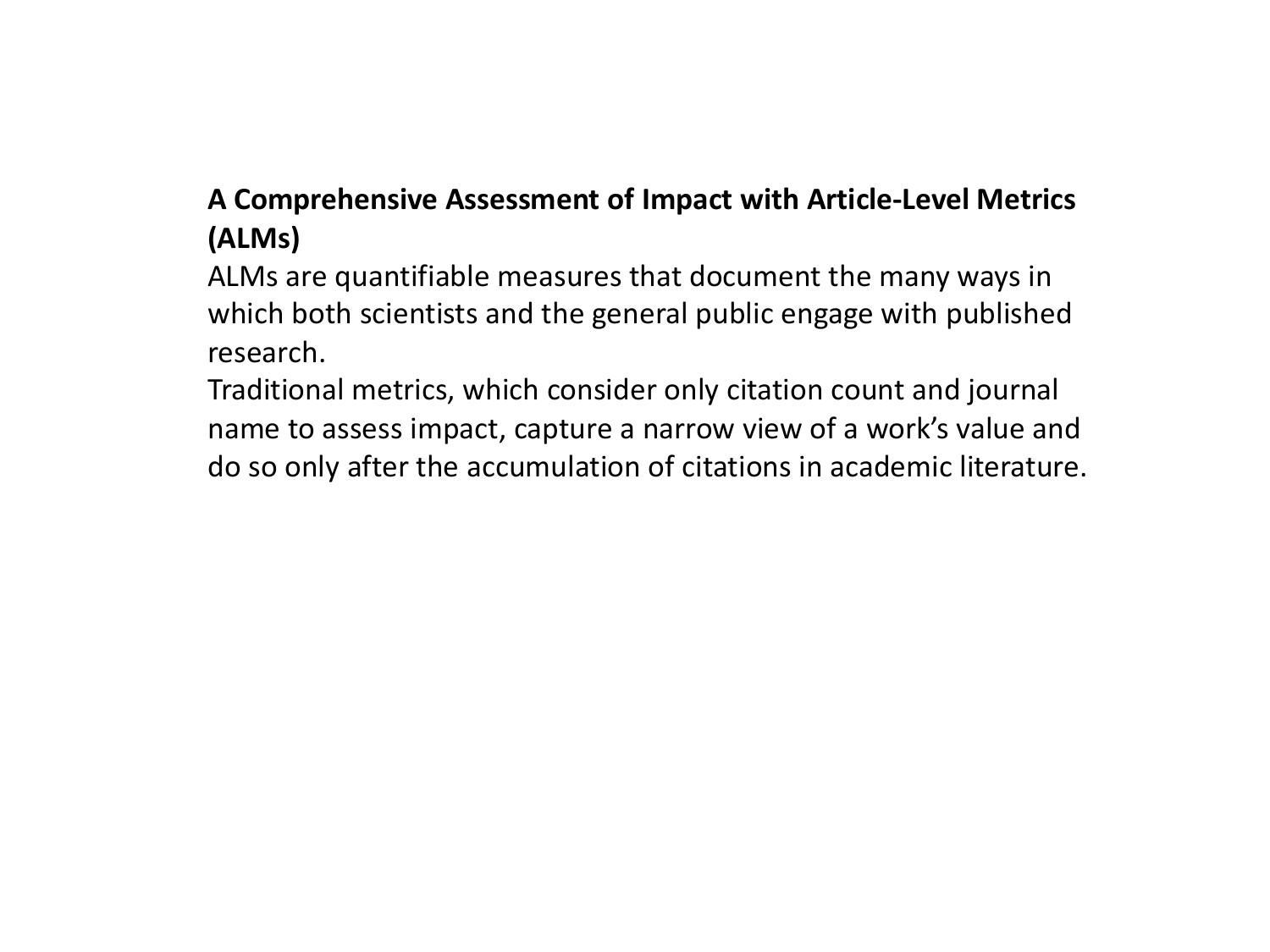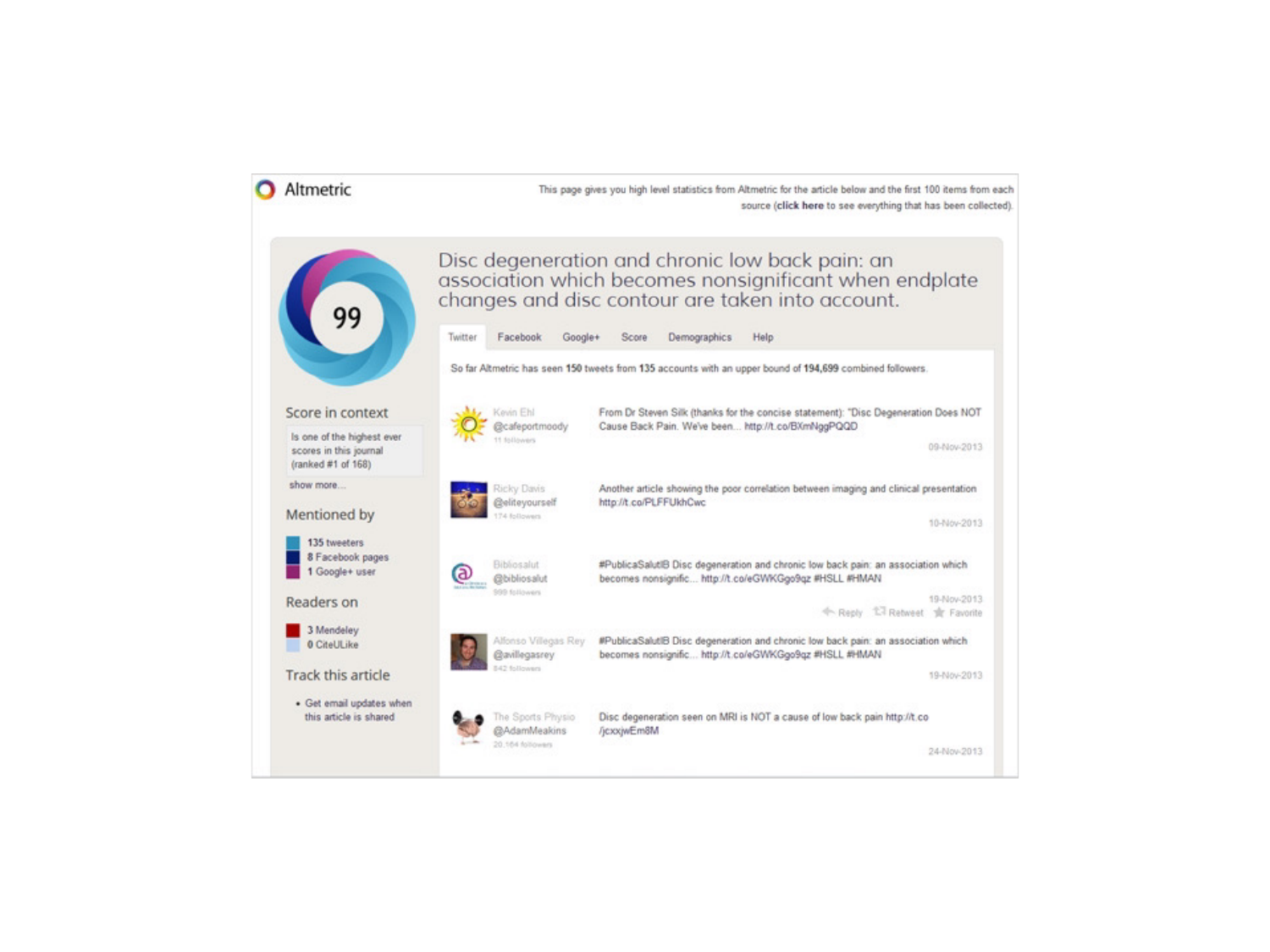### What is the purpose of reading?

- To get (further) insight into a topic you are interested in
	- Read a book (chapter) or a recent review
	- Use PubMed or other databases to find new papers
	- Sign up for E-mail updates /alerts
- To learn something new
	- Browse through a journal within your own field or a general field. The old paper version best?
	- Sign up for E-mail updates /alerts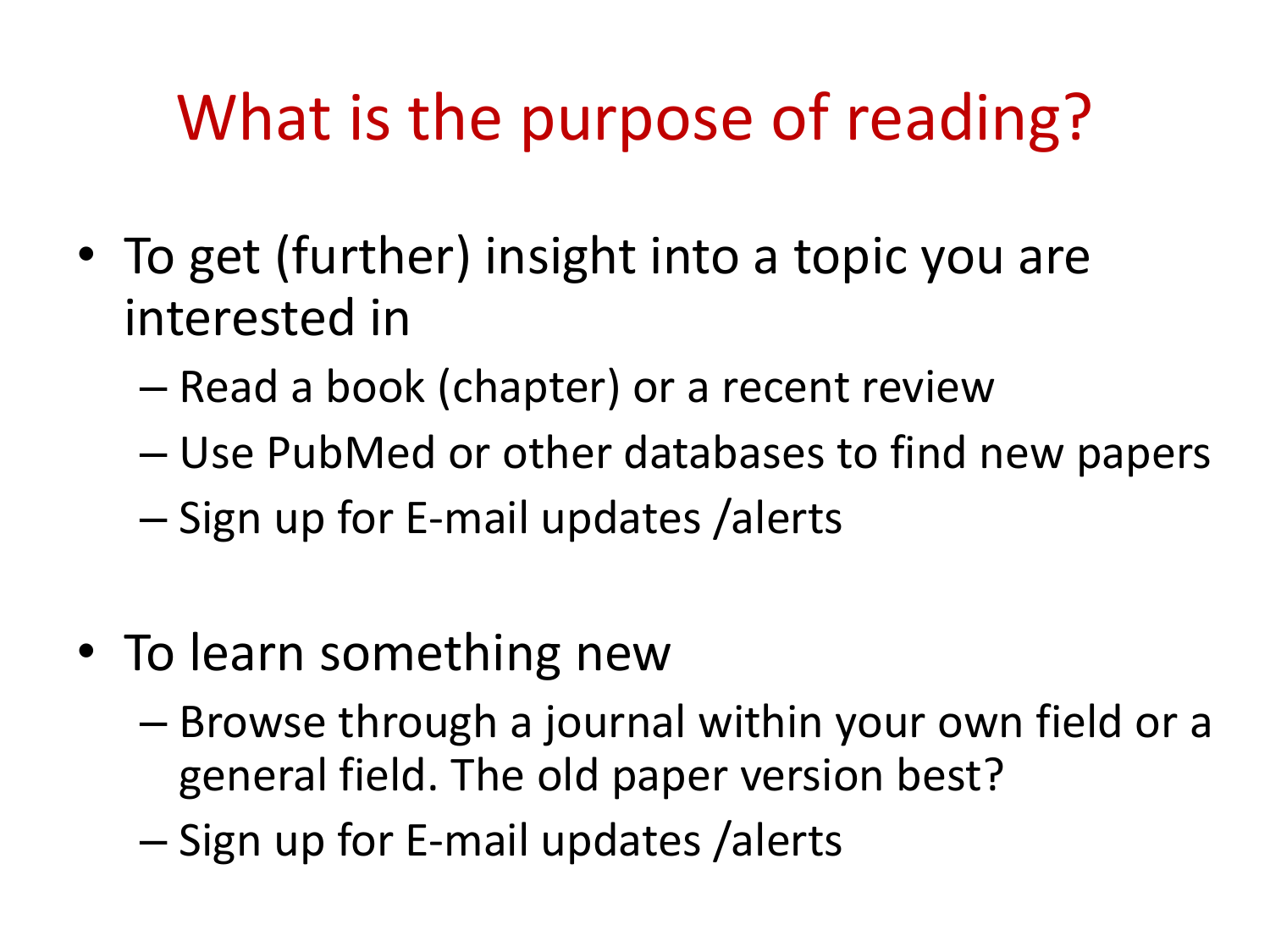# What is the purpose of reading?

#### To get insight into a general topic





Position Paper **Open Access**

#### **Integration of a palliative approach into heart failure care: a European Society of Cardiology Heart Failure Association position paper**

Loreena Hill,Tal Prager Geller,Resham Baruah,James M. Beattie,Josiane Boyne,Noemi de Stoutz,Giuseppe Di Stolfo,Ekaterini Lambrinou,Anne K. Skibelund,Izabella Uchmanowicz **… See all authors** First published: 06 September 2020

#### **https://doi.org/10.1002/ejhf.1994** Citations: 20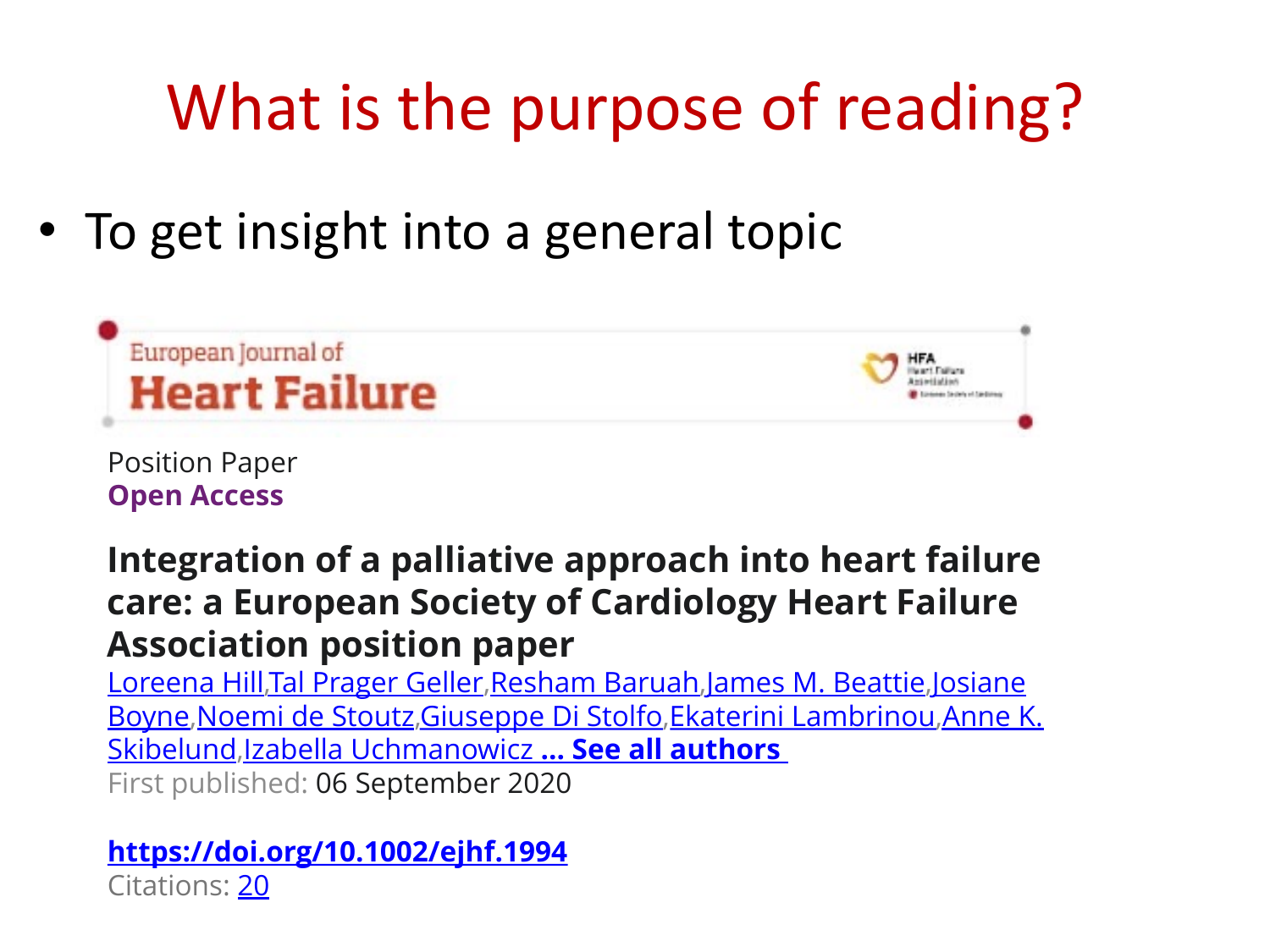### What is the purpose of reading?

#### • To get new insight into a topic you know

J Palliat Med 2021 Nov 16.Online ahead of print.

#### **Clinician Perspectives Guiding Approach to Comprehensiveness of Palliative Care Assessment**

Nathan A Gray<sup>1</sup>, Arif H Kamal<sup>2</sup>, Laura C Hanson<sup>2</sup>, Janet Bull<sup>4</sup>, Jean S Kutner<sup>5</sup>, Christine S Ritchie<sup>6</sup>, Kimberly S Johnson<sup>789</sup>

#### **Abstract**

**Background:** National Consensus Project for quality palliative care quidelines emphasizes the importance of a comprehensive assessment of all care domains, including physical, psychosocial, and spiritual aspects of care, for seriously ill patients. However, less is known about how real-world practice compares with this guideline. *Objective:* To describe clinicians' assessment practices and factors influencing their approach. *Design:* This is a two-part web-based survey of palliative care clinicians from five academic groups in the United States. Results: Nineteen out of 25 invited clinicians (physicians, nurse practitioners, and physician assistants) completed the survey. A majority (62%) reported that, although some elements of assessment were mandatory, their usual practice was to tailor the focus of the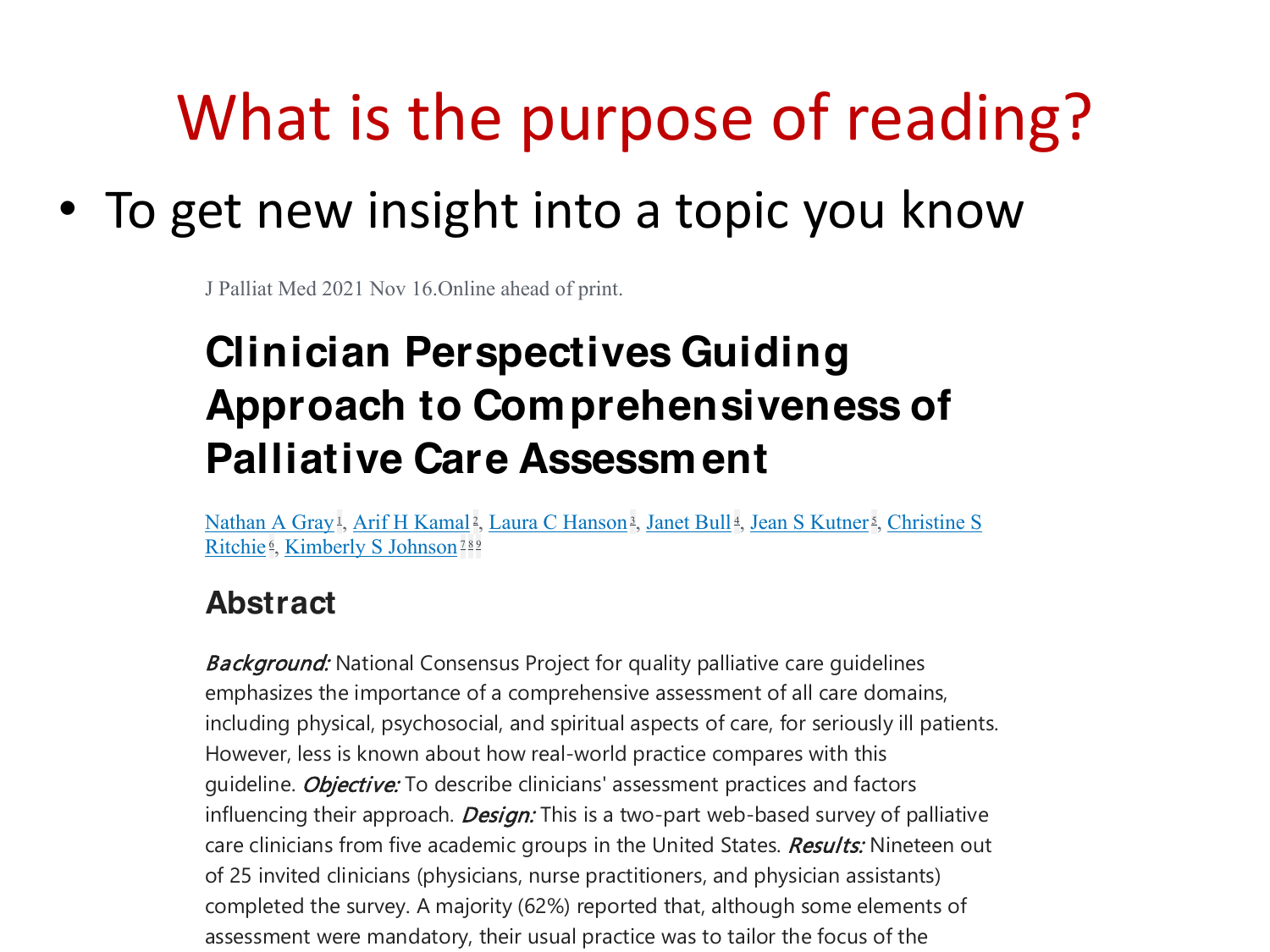#### How to save time when reading an original paper

- Read the title and abstract first
	- Is the topic of interest?
	- Is the finding going to change or add to your current knowledge of this topic?

#### If no to one of these questions, stop reading

Supportive Care in Cancer (2021) 29:6595-6603 https://doi.org/10.1007/s00520-021-06248-z

**ORIGINAL ARTICLE** 

#### Interventions and symptom relief in hospital palliative cancer care: results from a prospective longitudinal study

Morten Thronæs<sup>1,2</sup><sup>0</sup> · Erik Torbjørn Løhre<sup>1,2</sup> · Anne Kvikstad<sup>1,2</sup> · Elisabeth Brenne<sup>1,2</sup> · Robin Norvaag<sup>2</sup> · Kathrine Otelie Aalberg<sup>1</sup> · Martine Kjølberg Moen<sup>3,4</sup> · Gunnhild Jakobsen<sup>1,2</sup> · Pål Klepstad<sup>3,4</sup> · Arne Solberg<sup>1,2</sup> · Tora Skeidsvoll Solheim<sup>1,2</sup>

Received: 28 January 2021 / Accepted: 20 April 2021 / Published online: 3 May 2021 © The Author(s) 2021

#### **Abstract**

Purpose To study the use of interventions and symptom relief for adult patients with incurable cancer admitted to an acute palliative care unit providing integrated oncology and palliative care services.

Methods All admissions during 1 year were assessed. The use of interventions was evaluated for all hospitalizations. Patients with assessments for worst and average pain intensity, tiredness, drowsiness, nausea, appetite, dyspnea, depression, anxiety, well-being, constipation, and sleep were evaluated for symptom development during hospitalization. Descriptive statistics was applied for the use of interventions and the paired sample *t*-test to compare symptom intensities (SIs).

Results For 451 admissions, mean hospital length of stay was 7.0 days and mean patient age 69 years. More than one-third received systemic cancer therapy. Diagnostic imaging was performed in 66% of the hospitalizations, intravenous rehydration in 45%, 37% received antibiotics, and 39% were attended by the multidisciplinary team. At admission and at discharge, respectively, 55% and 44% received oral opioids and 27% and 45% subcutaneous opioids. For the majority, opioid dose was adjusted during hospitalization. Symptom registrations were available for 180 patients. Tiredness yielded the highest mean SI score  $(5.6, NRS 0-10)$  at admission and nausea the lowest  $(2.2)$ . Significant reductions during hospitalization were reported for all assessed SIs ( $p \le 0.01$ ). Patients receiving systemic cancer therapy reported symptom relief similar to those not on systemic cancer therapy.

Conclusion Clinical practice and symptom relief during hospitalization were described. Symptom improvements were similar for oncological and palliative care patients.

Keywords Cancer · Symptoms · Acute palliative care unit (APCU) · Palliative · Integration · Symptom development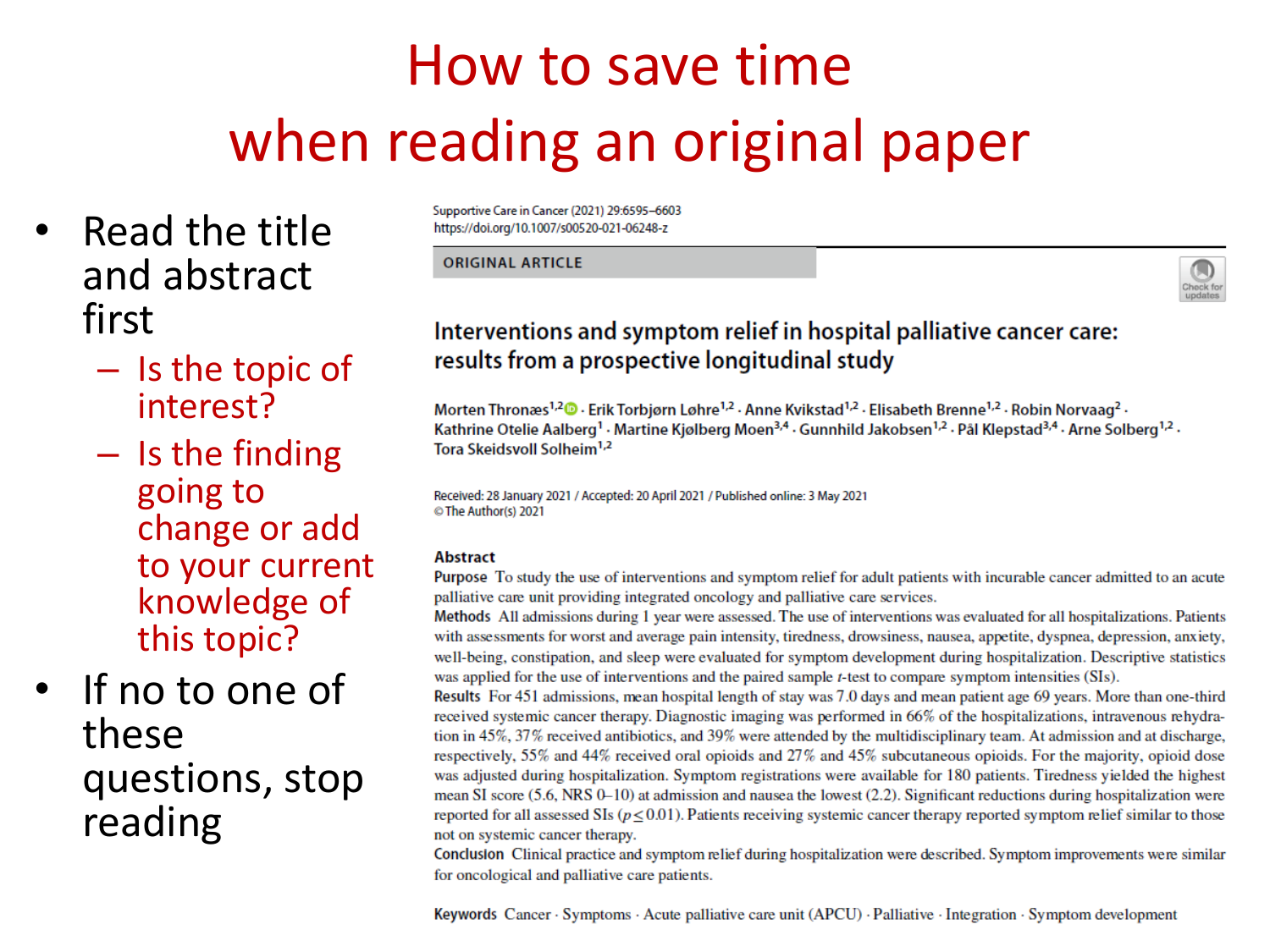#### How to save time when reading an original paper

Are you an expert in the topic?

#### **Yes**

Don't spend time on the Introduction or Discussion – you know what initiated the study and you yourself can interpret the findings

#### **No**

Read the Introduction and the Discussion – to see why the study was needed and the interpretation of the findings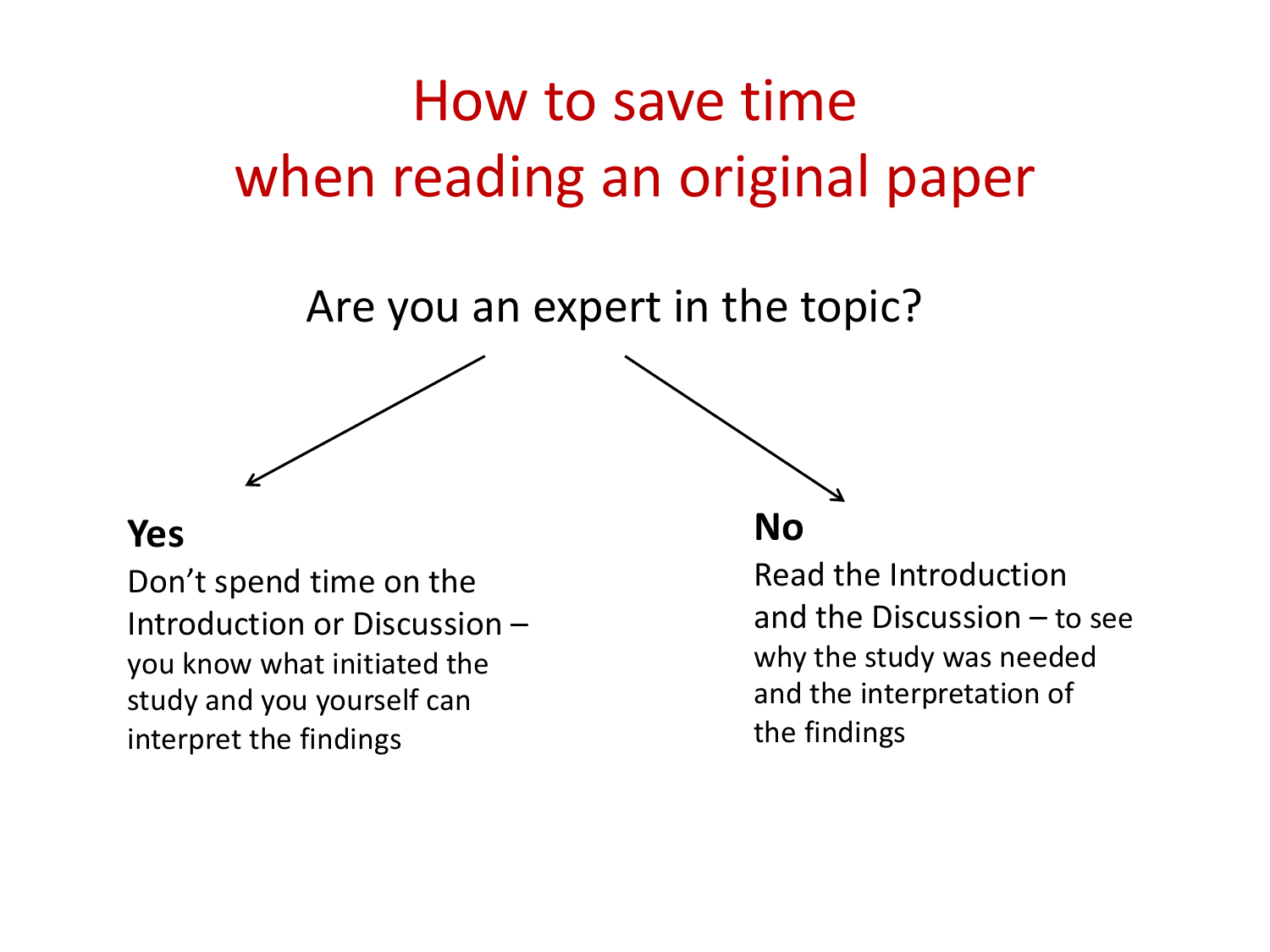### Questions used when assessing an article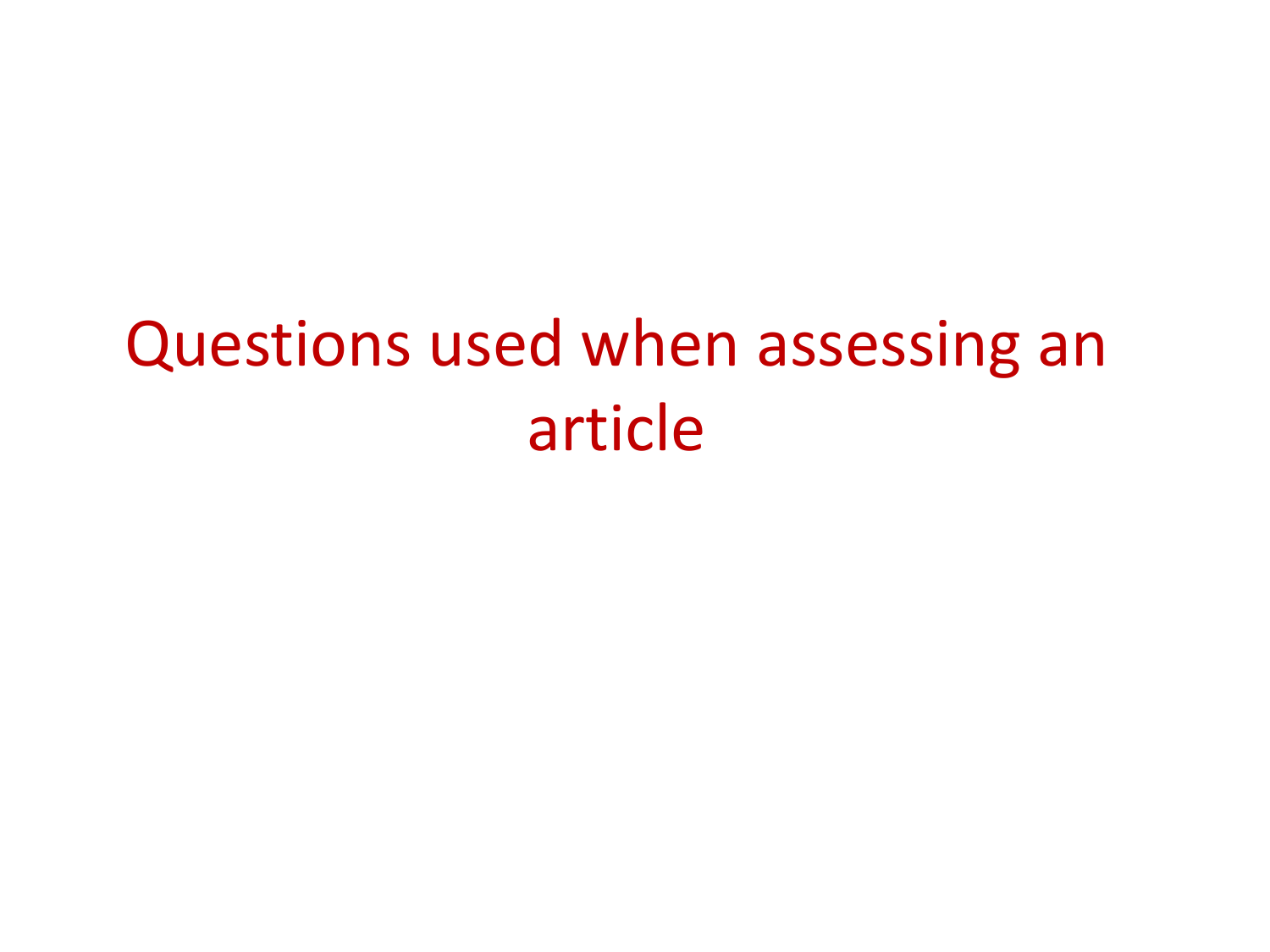#### The basic questions

• Why was the study done?

• What clinical question did the authors address?

- What did they find?
- How did they do it (what type of study)?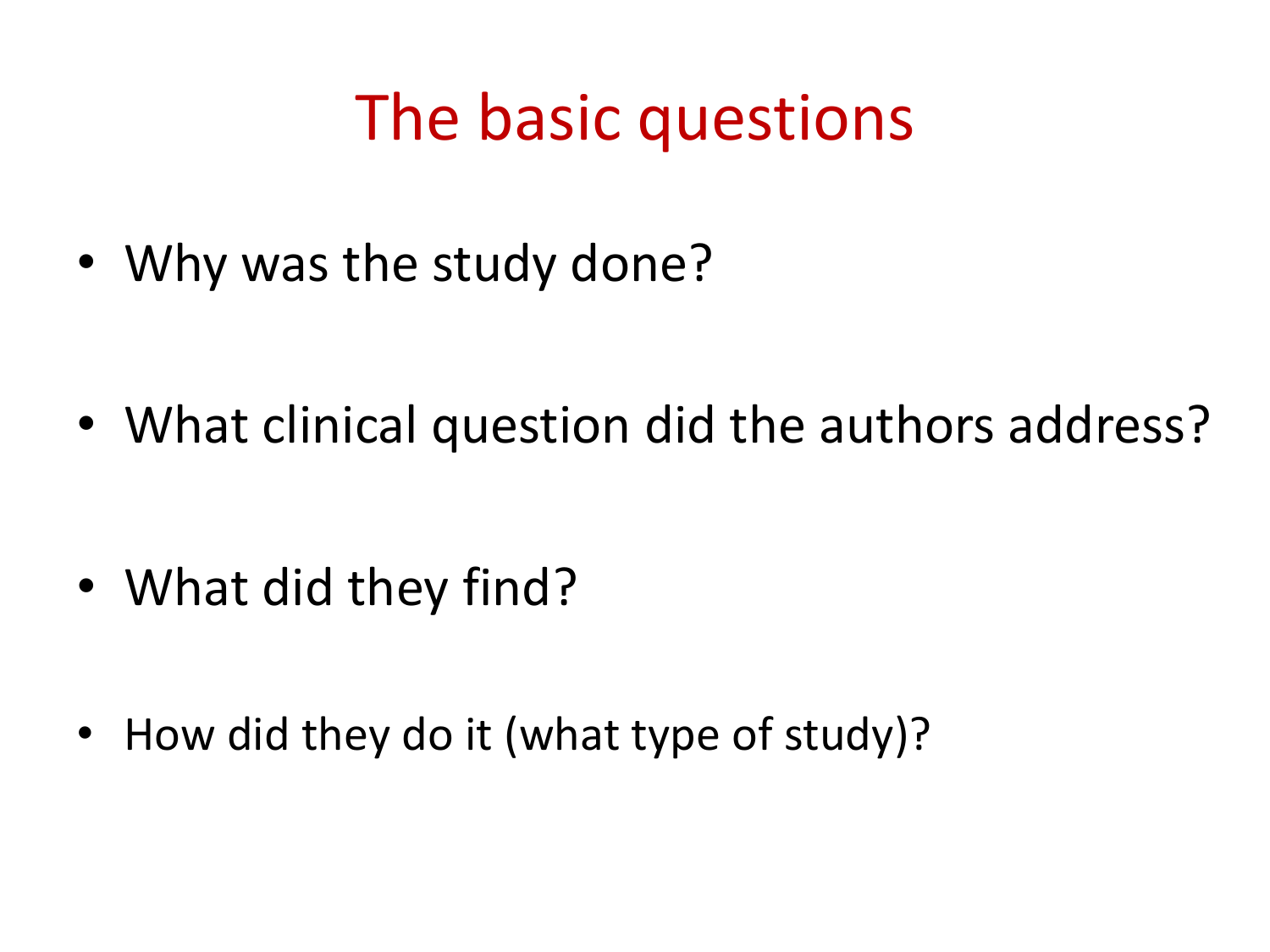"Does this new research add to the body of knowledge in any way?"

- Was the study original?
	- Has anyone ever done a similar study?
	- What does this study add?
		- New original question?
		- Larger population than previous studies?
		- Different population?
		- Improved methods?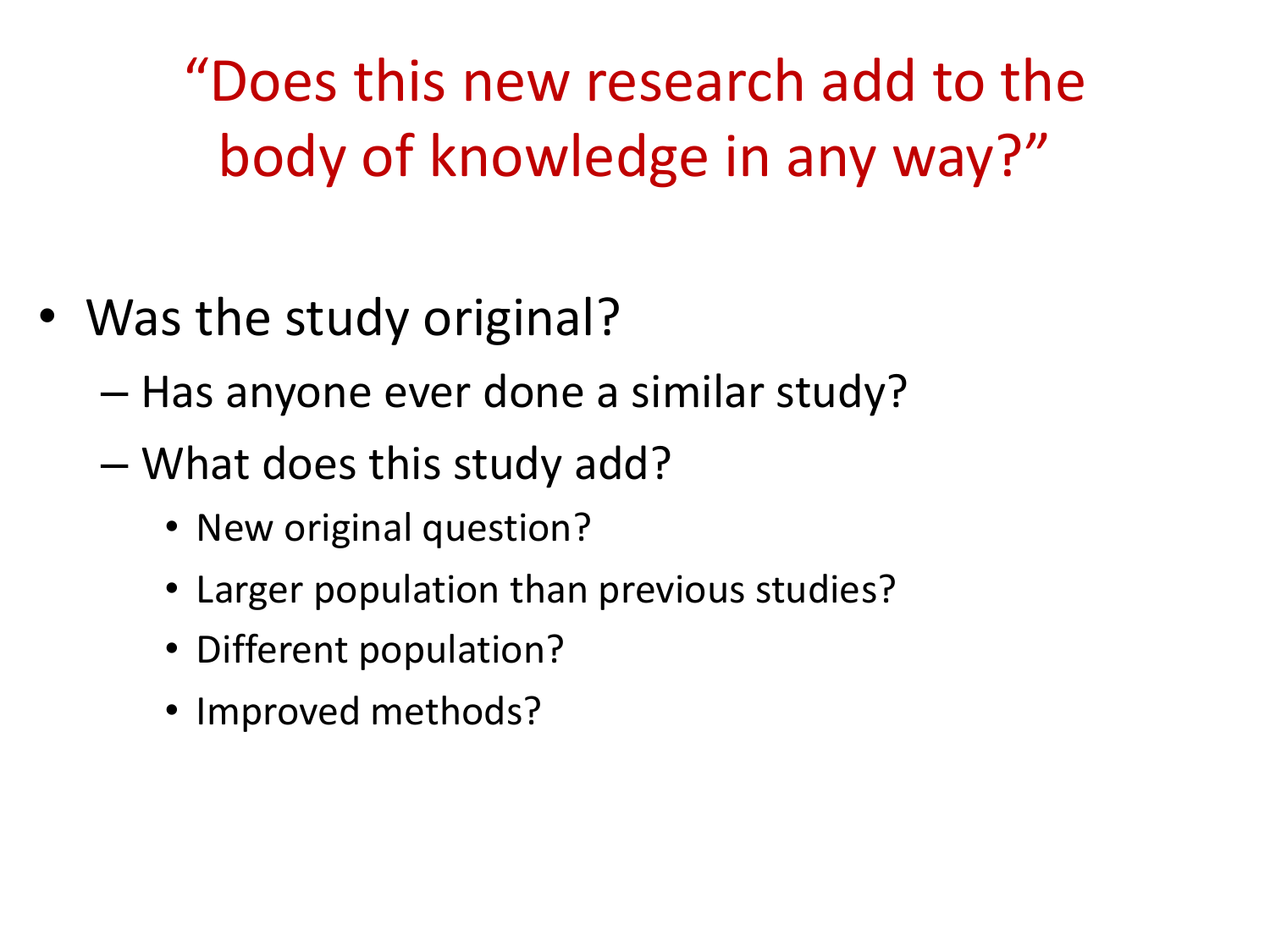#### Assessing the quality of a paper

- Whom is the study about?
	- How were the participants recruited?
	- Who was included?
	- Who was excluded from the study?
	- Were the subjects studied in "real life" circumstances?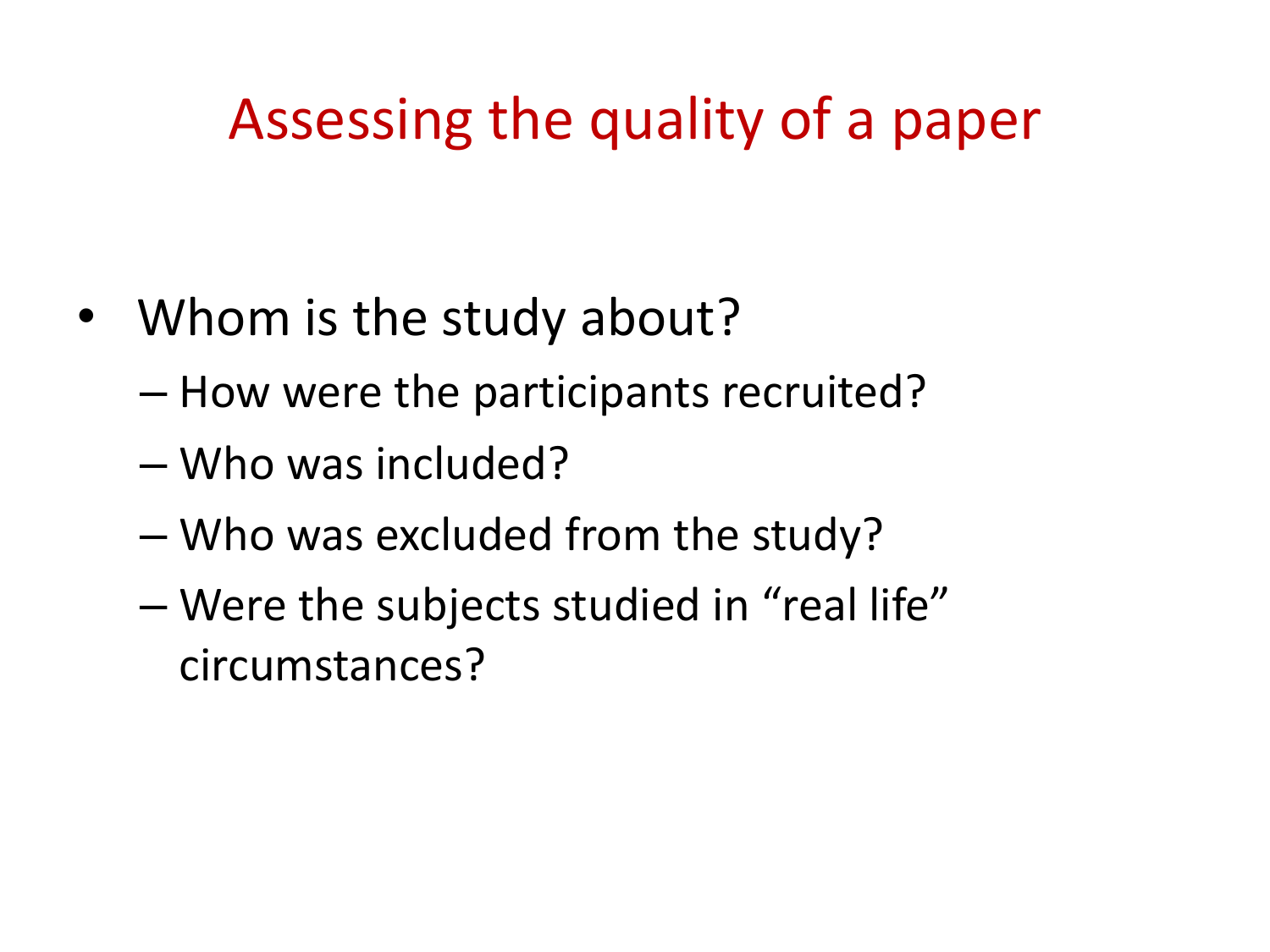#### Assessing the quality of a paper

- Was the design of the study sensible?
- What specific intervention or other manoeuvre was being considered, and what was it being compared with?
- What outcome was measured, and how?
- Was systematic bias avoided or minimized?
- Was the study large enough, and continued for long enough?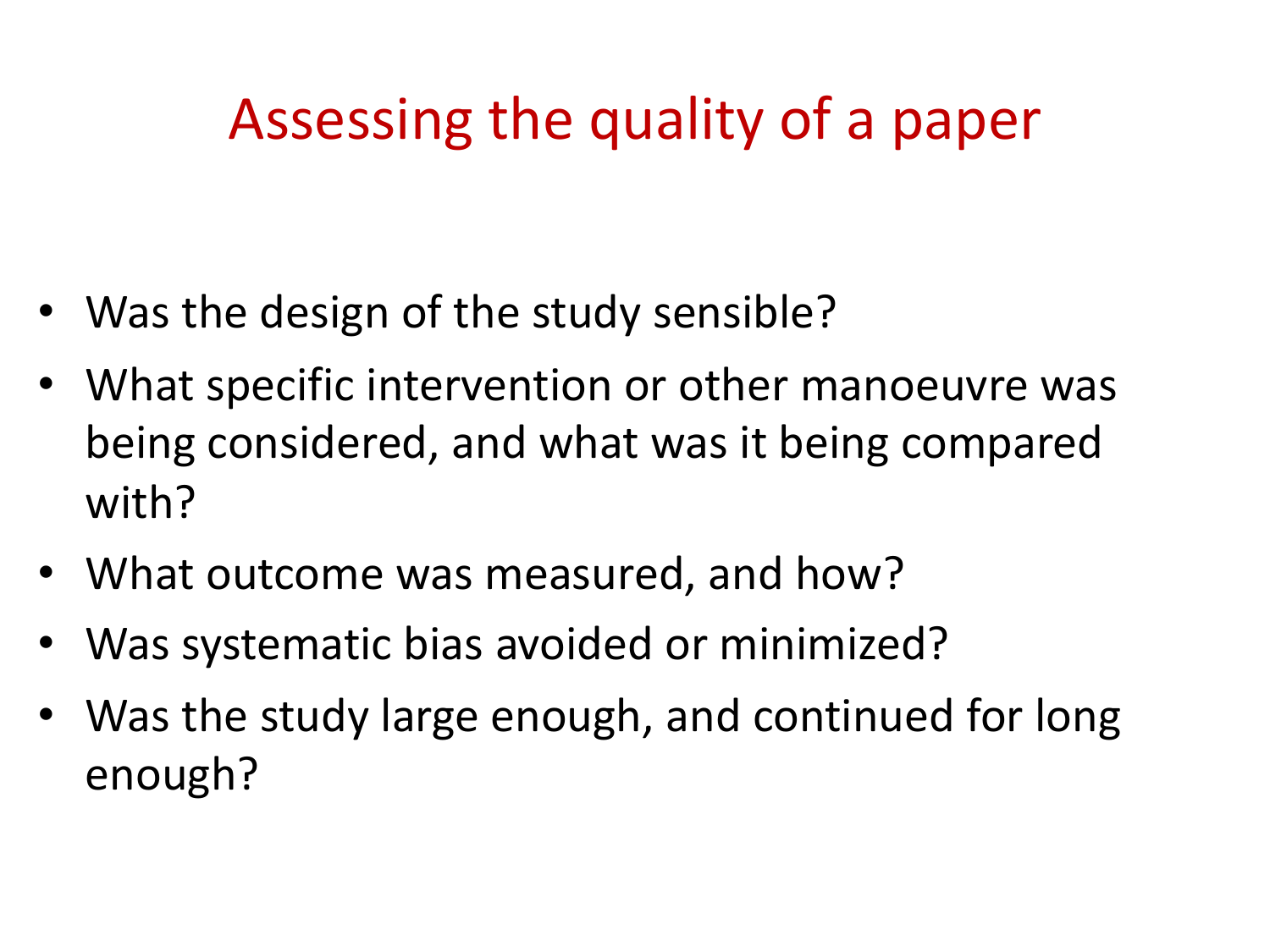#### Assessing the quality of a paper

- How are the results presented?
	- Do the results reflect the aim of the study?
	- Were the study groups comparable?
	- Were the results also presented as absolute numbers?
	- Is the result a predefined end point?
	- Are excluded patients and drop-outs accounted for?
	- Are all results a consequence of assessments described in the methods section?
	- Do the results have clinical significance?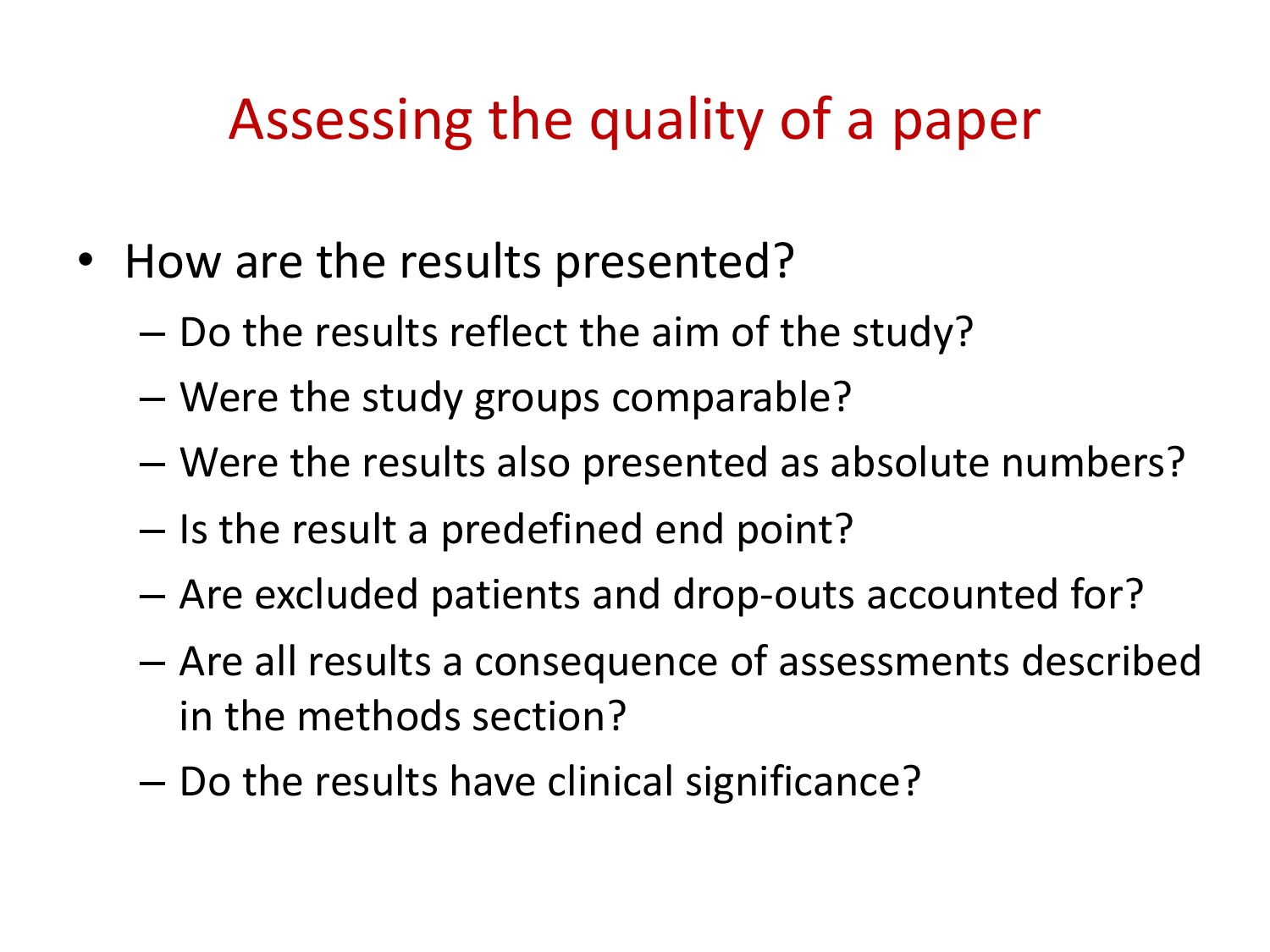#### Your final evaluation – after reading

- Do you know why they did the study?
- Are the patients similar to your patients?
- Have the authors assessed what matters?
- Do you trust the findings?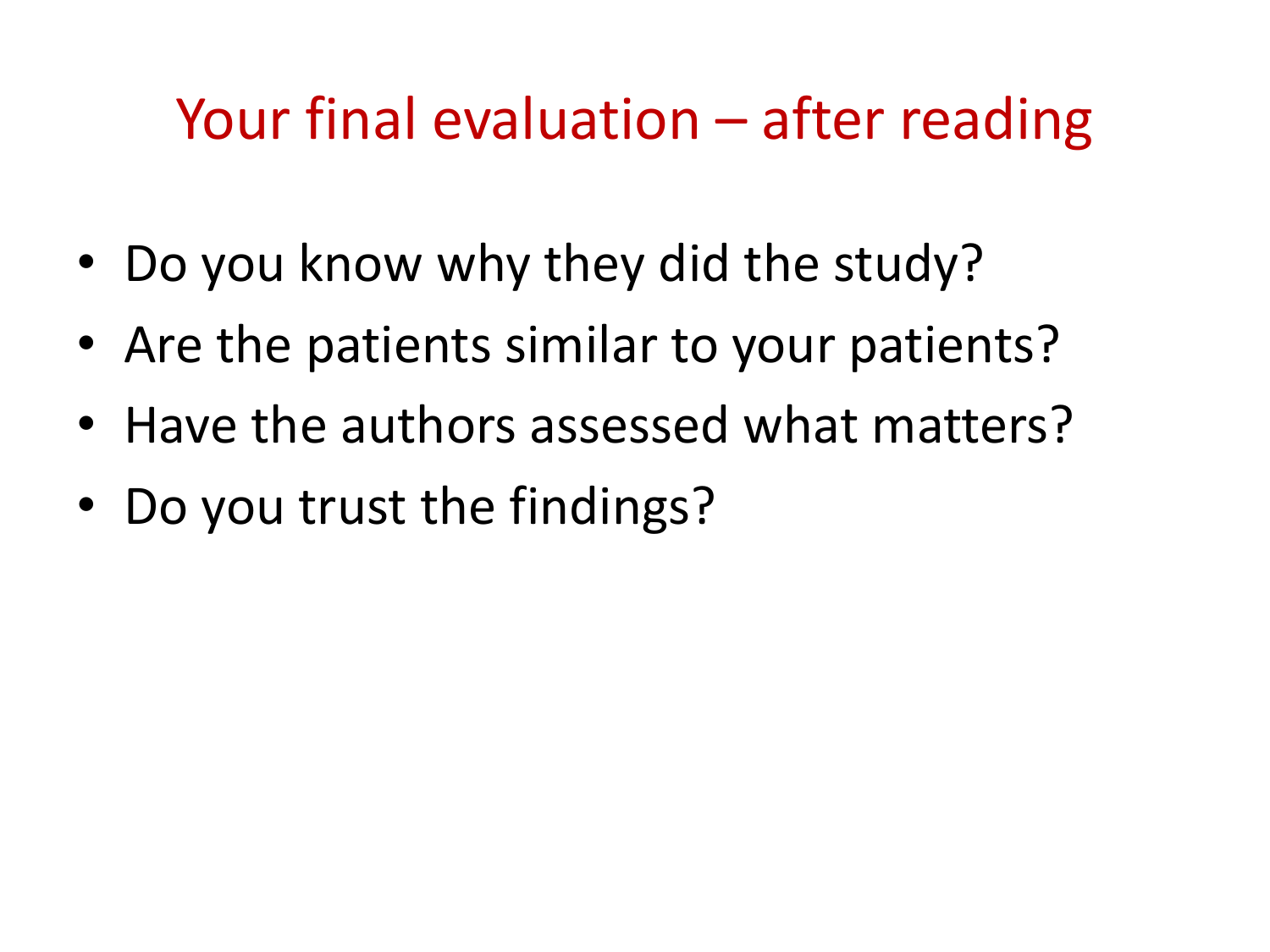#### What else do you read?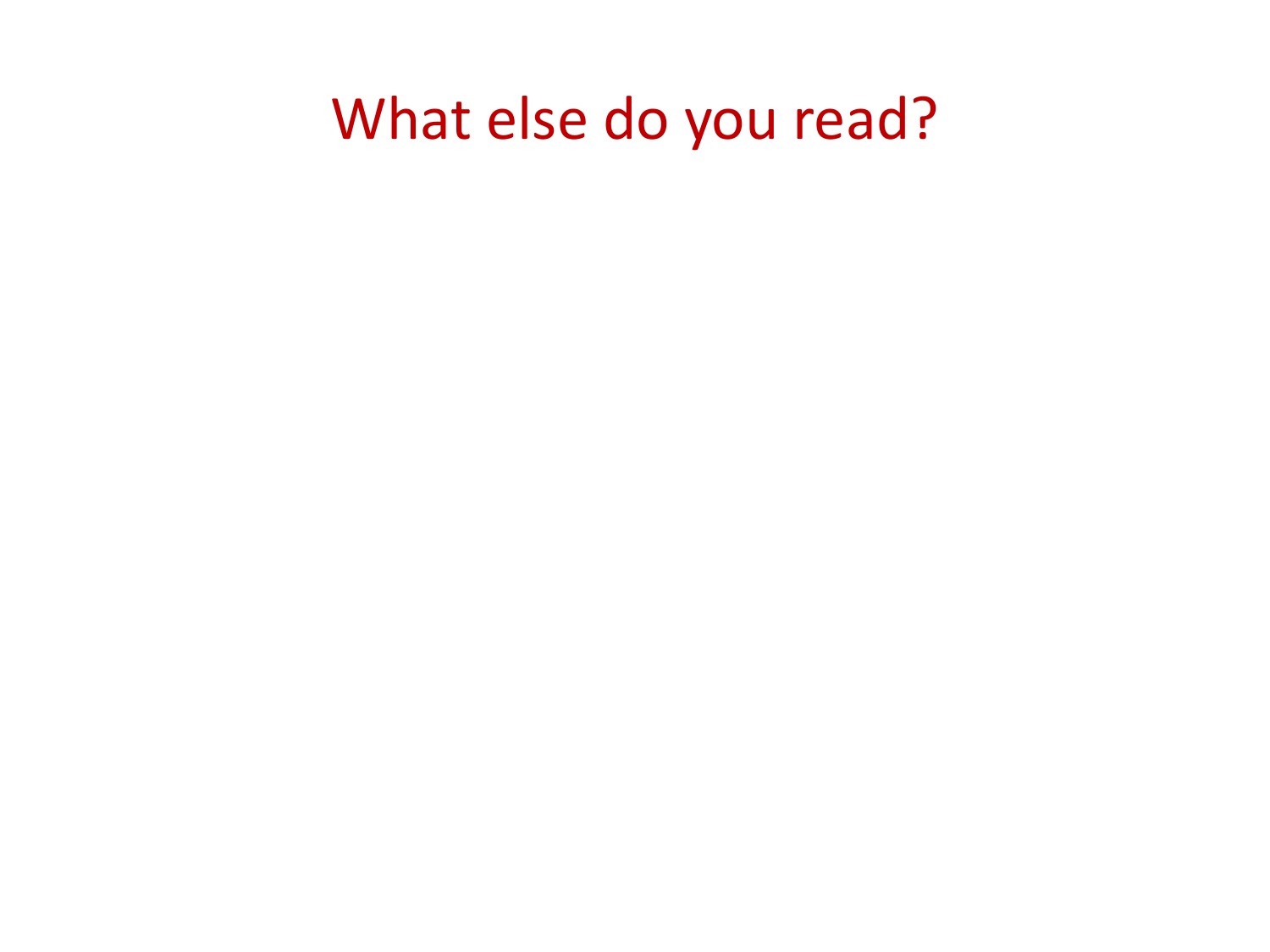I have added a few slides about evaluating systematic reviews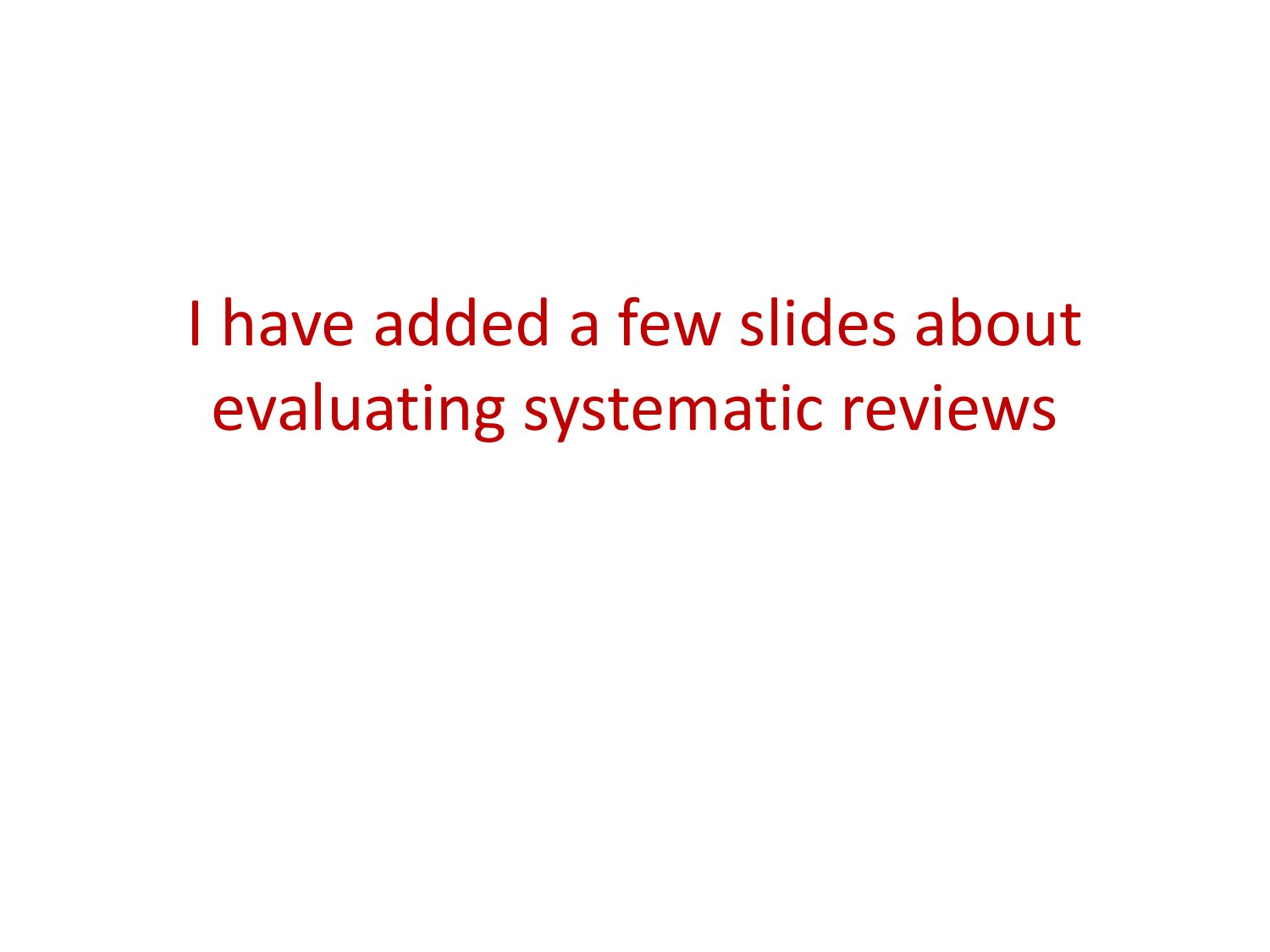# Evaluating systematic reviews

- Can you find an important clinical question which the review addressed?
- Was a thorough search done of the appropriate databases and were other potentially important sources explored?
- Was methodological quality assessed and the trials weighted accordingly?
- How sensitive are the results to the way the review has been done?